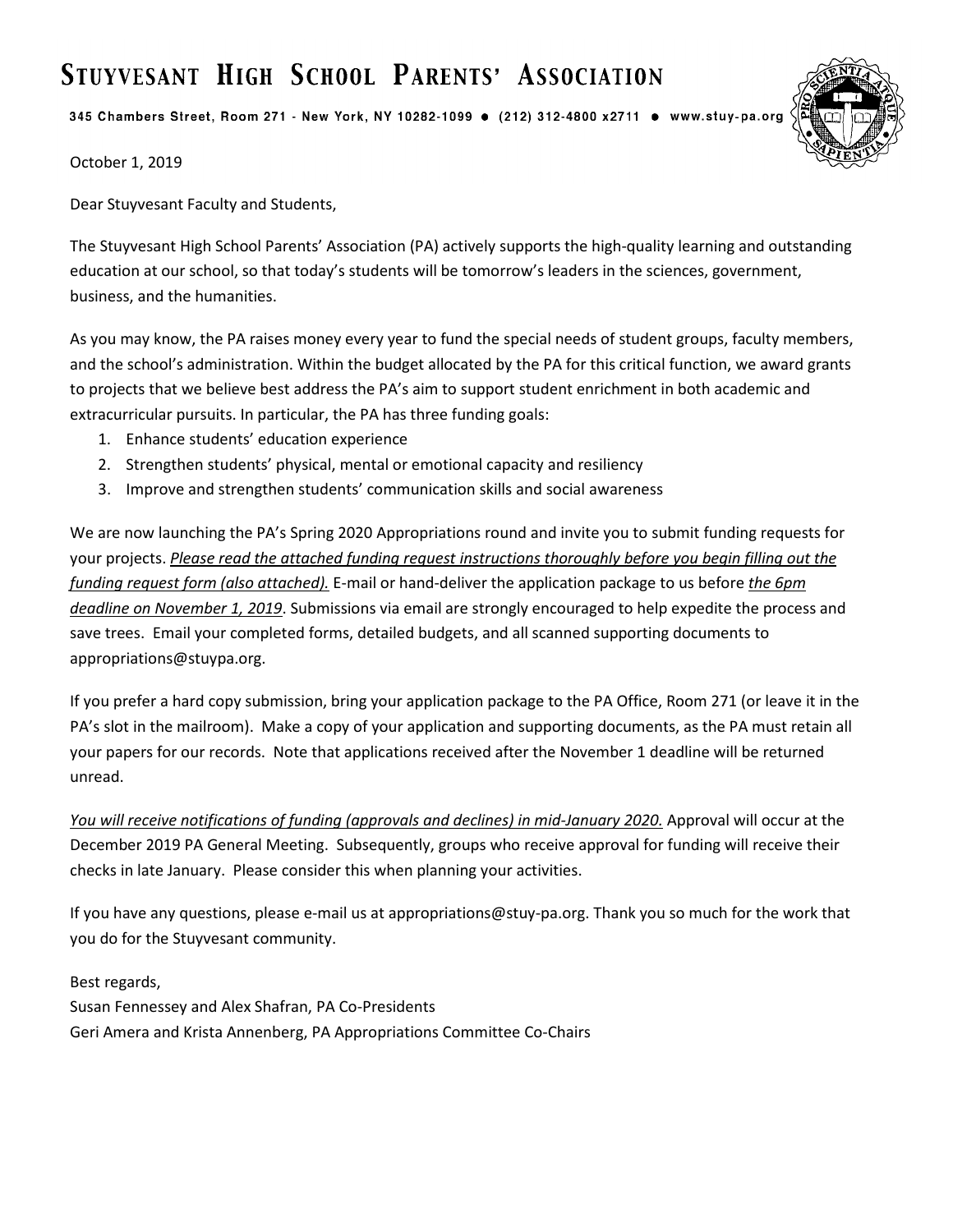# STUYVESANT HIGH SCHOOL PARENTS' ASSOCIATION

345 Chambers Street, Room 271 - New York, NY 10282-1099 · (212) 312-4800 x2711 · www.stuy-pa.org



## **Parents' Association of Stuyvesant High School 2019-2020 Funding Request Instructions Round 2: Spring 2020**

*Deadline: Proposals due 6pm on Friday, November 1, 2019*

### **PA Funding Goals:**

The PA aims to support student enrichment in both academic and extracurricular pursuits. In particular, the PA targets funding to projects that:

- 1. Enhance students' education experience.
- 2. Strengthen students' physical, mental, or emotional capacity and resilience.
- 3. Improve and strengthen students' communication skills and social awareness.

### **Instructions and Guidelines:**

*Note that missing components may result in the return of your application.*

- 1. Fill out the Funding Request Form completely (attached).
- 2. If the student leader is currently a senior, please also list another student leader.
- 3. A faculty advisor is required. The advisor must be active and not on leave.
- 4. Assistant principal information and sign off also required.
- 5. Include a brief narrative describing the request, how it addresses the PA's three funding goals and the project's importance to and impact on the Stuyvesant community. Make sure to add:
	- a. Any relevant information to support and describe how this funding will be used.
	- b. Impact if funding is not provided.
	- c. Success stories of previous funding.
	- d. Peer reviews or feedback from the department or prior project participants.
	- e. Any related documentation/ reviews (include URLs if available and appropriate).
- 6. Itemized budget (use sample budget as a guide):
	- a. Include any previous unspent funding in balance brought forward column. The expectation is that groups will use unspent balances.
	- b. If the request is for a single item and the cost of the item is noted in the form or the narrative, an itemized budget is not necessary.
	- c. The budget should be detailed, break down the projected costs clearly, and the list of items support the project purpose.
	- d. Examples of requests traditionally funded:
		- i. Registration fees for teams/ clubs to participate in tournaments, competitions, conferences
		- ii. Coaching fees
		- iii. Textbooks not covered by DOE funds
		- iv. Smartboards/ computers/ peripheries for technology services or tech clubs
		- v. Uniforms (as required to wear to tournaments and competitions)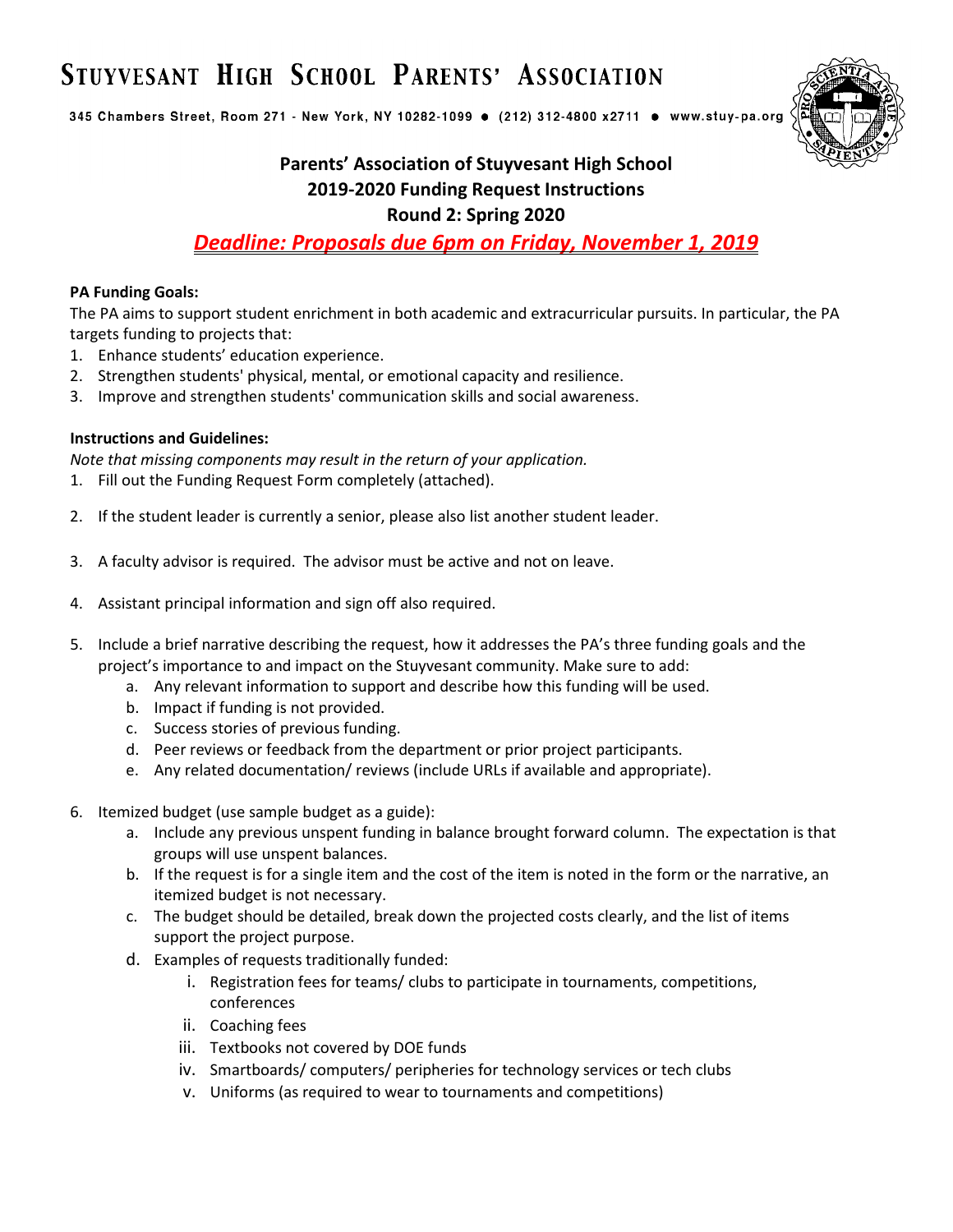## STUYVESANT HIGH SCHOOL PARENTS' ASSOCIATION

345 Chambers Street, Room 271 - New York, NY 10282-1099 · (212) 312-4800 x2711 · www.stuy-pa.org



(Continued from previous page)

- vi. Equipment, software, and hardware, as long as they are not infrastructure related (requiring construction, installation of outlets, plumbing, additional wifi or cabling)
- e. Examples of requests traditionally *not* funded:
	- i. Travel expenses, i.e., camp fees, hotel, flights, carfare, bus, local travel, gas
	- ii. Religious clubs/ activities
	- iii. Tshirts
- f. Funding requests for "big ticket" items, such as those that are considered capital (with over five years of life span and cost over \$35,000) are discouraged because such items are usually funded by other sources such as the DOE. Examples may include new class or curriculum development. These requests may be re-directed to other groups at Stuyvesant HS such as the alumni association or the grants committee.
- 7. Submit a summary progress report if funding was received in the 2018-2019 school year (form attached). Missing progress reports may lead to the deferral or decline of the current application.
- 8. Incomplete forms or documentation may not be reviewed and may be returned.
- 9. Any e-mails and/or phone calls from Appropriations Committee members requesting additional information must be responded to in a timely manner or proposals will not be considered.

#### **Timeline:**

**Friday, November 1 @ 6pm – Deadline for submissions. Submit completed and signed form, narrative, budget, and other relevant documents via email (strongly preferred) to appropriations@stuy-pa.org, or hand-deliver to Room 271 or the Parent's Association's mailbox in Room 211.**

**January 2020 – Approval/ Decline Notification letters distributed followed by check disbursement. Please keep this in mind when planning activities.**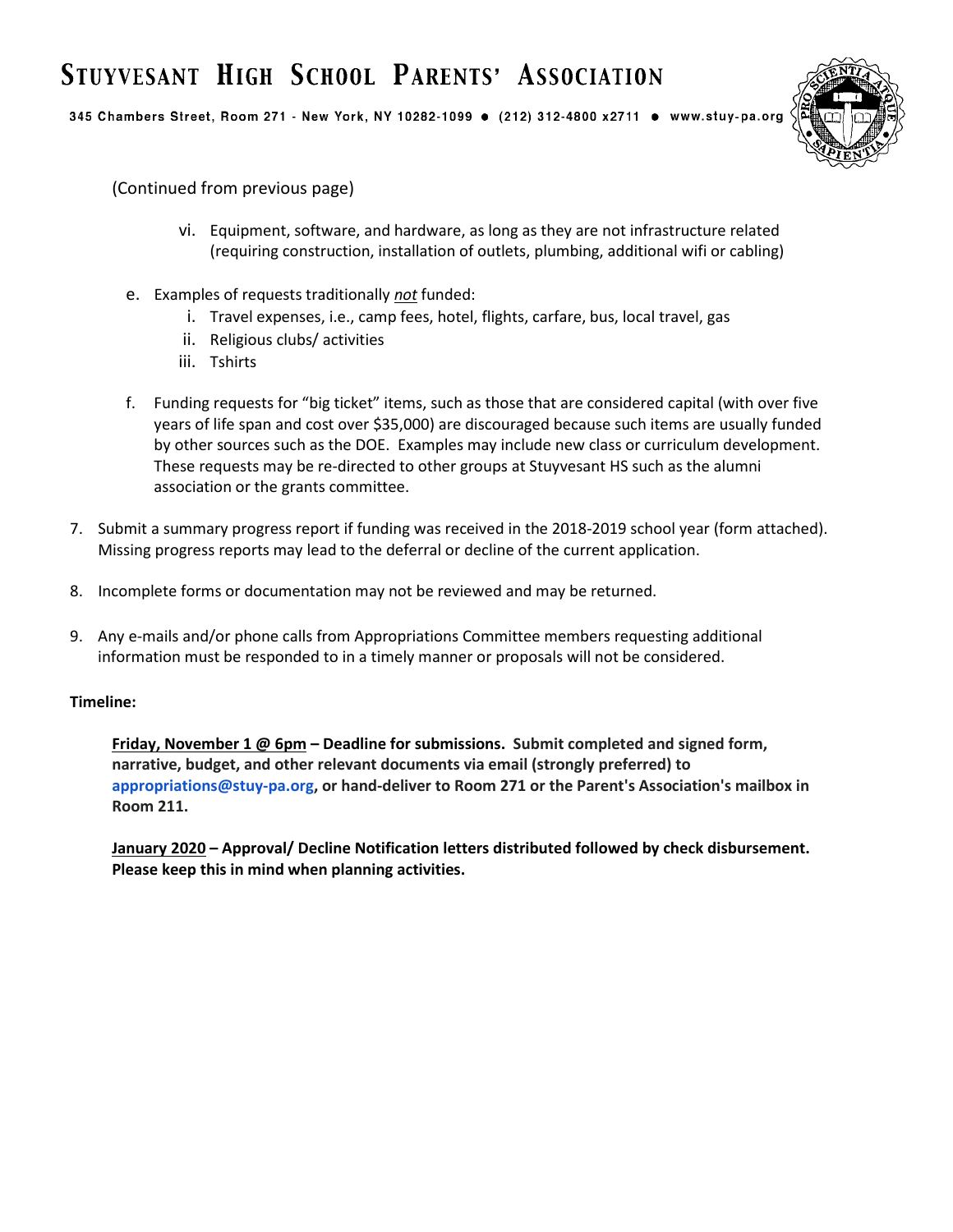## **Parents' Association of Stuyvesant High School**

**Funding Request Form Spring 2020 Round**

**FOR PA USE: App # S20\_\_\_\_\_\_\_\_\_\_\_\_\_**

**Due: 6pm on Friday, November 1, 2019**

**Please refer to the instructions before filling out this form** 

|                                                                                    | Email:<br>Staff/Advisor Name:<br>Phone #:                                                                                                                                                                                                                                                                                                                                                                                                                                                                            |  |  |  |  |  |
|------------------------------------------------------------------------------------|----------------------------------------------------------------------------------------------------------------------------------------------------------------------------------------------------------------------------------------------------------------------------------------------------------------------------------------------------------------------------------------------------------------------------------------------------------------------------------------------------------------------|--|--|--|--|--|
| Contact                                                                            | <b>Assistant Principal</b><br>AP<br>Room #:<br>Name:<br>Signature:                                                                                                                                                                                                                                                                                                                                                                                                                                                   |  |  |  |  |  |
|                                                                                    | Student Leadership<br>Email:<br>Name:                                                                                                                                                                                                                                                                                                                                                                                                                                                                                |  |  |  |  |  |
|                                                                                    | Category:<br>Extracurricular<br>Recreation/Social<br>Academic<br>School/Parent Community                                                                                                                                                                                                                                                                                                                                                                                                                             |  |  |  |  |  |
|                                                                                    | Amount<br>Project Name/<br>Dept/                                                                                                                                                                                                                                                                                                                                                                                                                                                                                     |  |  |  |  |  |
|                                                                                    | Requested: \$<br>Club:<br>Purpose:<br>Who will benefit from this project? If applicable, pleased also indicate specific class(es) or group(s).                                                                                                                                                                                                                                                                                                                                                                       |  |  |  |  |  |
| <b>Funding Request</b>                                                             | # people<br>who will<br>benefit:                                                                                                                                                                                                                                                                                                                                                                                                                                                                                     |  |  |  |  |  |
| This is a: $\Box$<br>New Item<br>How is this need<br>Replacement<br>currently met? |                                                                                                                                                                                                                                                                                                                                                                                                                                                                                                                      |  |  |  |  |  |
|                                                                                    | Is there a deadline for receiving this funding? $\Box$ NO $\Box$ YES<br>Please Specify:                                                                                                                                                                                                                                                                                                                                                                                                                              |  |  |  |  |  |
|                                                                                    | What<br>Amounts<br>Has the PA funded a similar request in the past? $\Box$ NO $\Box$ YES<br>Years?<br>Funded: \$:                                                                                                                                                                                                                                                                                                                                                                                                    |  |  |  |  |  |
|                                                                                    | If yes, what is the balance<br>If you have received previous PA funding, do you have a balance? $\Box$ NO $\Box$ YES                                                                                                                                                                                                                                                                                                                                                                                                 |  |  |  |  |  |
|                                                                                    | amount: \$<br>Are you requesting funding or received funding for this request from other sources? $\Box$ NO $\Box$ YES                                                                                                                                                                                                                                                                                                                                                                                               |  |  |  |  |  |
|                                                                                    | If yes, please provide details (all sources, amount, timing):                                                                                                                                                                                                                                                                                                                                                                                                                                                        |  |  |  |  |  |
|                                                                                    |                                                                                                                                                                                                                                                                                                                                                                                                                                                                                                                      |  |  |  |  |  |
| <b>Information</b>                                                                 | What efforts did you make to obtain the lowest bid/prices?                                                                                                                                                                                                                                                                                                                                                                                                                                                           |  |  |  |  |  |
| Ieial                                                                              |                                                                                                                                                                                                                                                                                                                                                                                                                                                                                                                      |  |  |  |  |  |
| Finar                                                                              | Is the request for recurring expenses? $\Box$ NO $\Box$ YES<br>Recurring Amount: \$                                                                                                                                                                                                                                                                                                                                                                                                                                  |  |  |  |  |  |
|                                                                                    | How will they be<br>covered in the future?                                                                                                                                                                                                                                                                                                                                                                                                                                                                           |  |  |  |  |  |
|                                                                                    | Please include the following attachments:<br>One brief paragraph describing the request. Please state how it addresses the PA's three funding goals and the project's<br>a)<br>importance to the Stuyvesant community.<br>An itemized budget with a breakdown of all components and related costs (use sample budget as a guide).<br>b)<br>Peer reviews or feedback from the department or prior project participants.<br>c)<br>Any related documentation/reviews (include URLs if available and appropriate).<br>d) |  |  |  |  |  |

*(continue to next page)*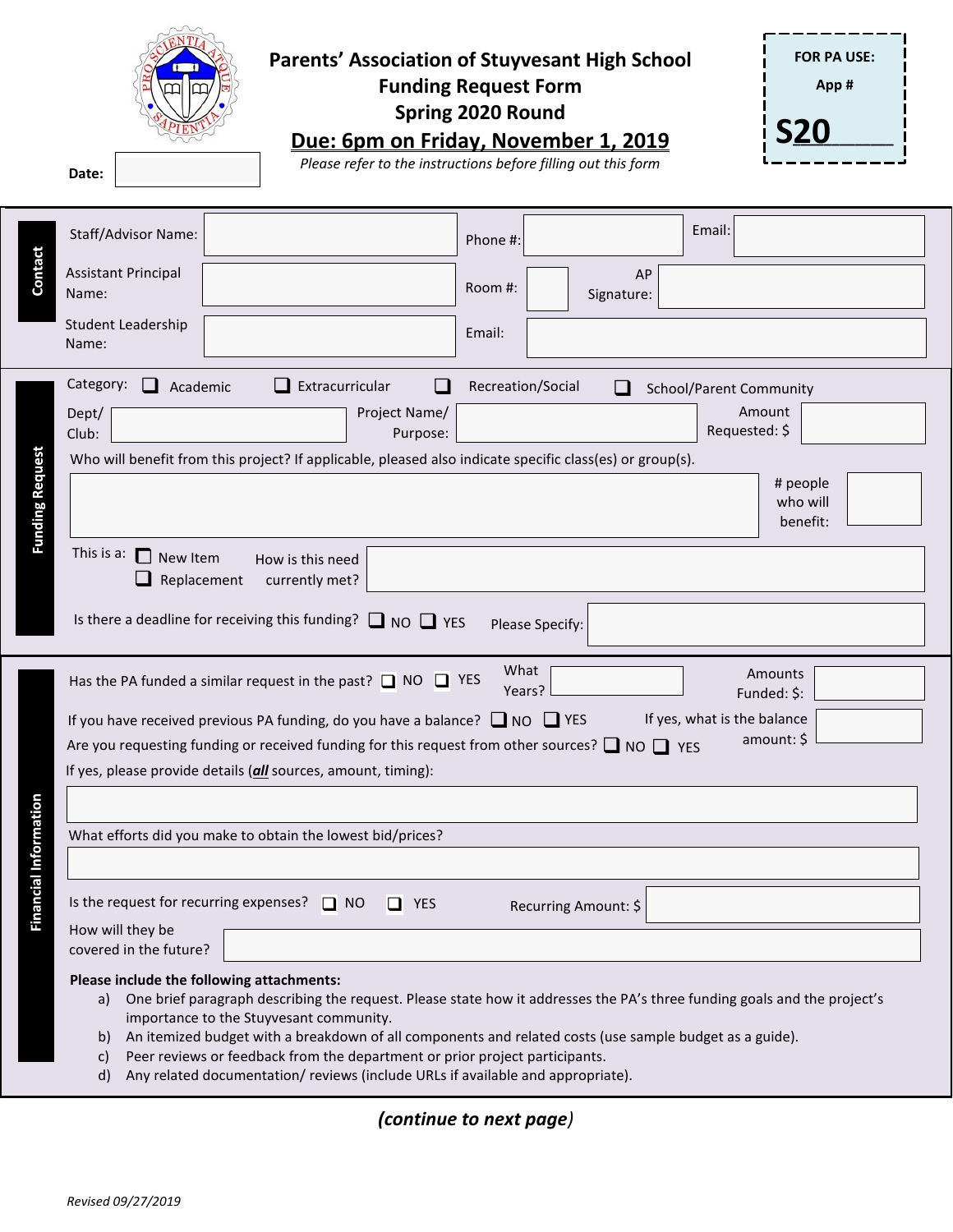

## **Parents' Association of Stuyvesant High School Funding Request Form Spring 2020 Round**

## **Due: 6pm on Friday, November 1, 2019**

*Please refer to the instructions before filling out this form*

## *(continued from previous page)*

| $\overline{5}$ | <b>Reviewer Name:</b>                   | <b>Decision Date:</b> | $\Box$ | Pending/Deferred<br><b>Declined</b> | Approved Approved Amount: \$ Check #: |                    |
|----------------|-----------------------------------------|-----------------------|--------|-------------------------------------|---------------------------------------|--------------------|
| Β<br>ļ,        | Rationale:<br>Follow Up<br>Recommended: |                       |        |                                     |                                       | <b>Check Date:</b> |

- **Make sure that you have followed the "Funding Request Instructions" for deadlines and instructions.**
- **Email [appropriations@stuy‐pa.org](mailto:appropriations@stuy%E2%80%90pa.org) for questions.**
- **Submit this completed and signed form and all attachments to [appropriations@stuy‐pa.org](mailto:appropriations@stuy%E2%80%90pa.org) (preferred). You may also drop off hard copies to the Stuyvesant PA Room 271 or to the Parent's Association's mailbox in Room 211**.

**VOTES**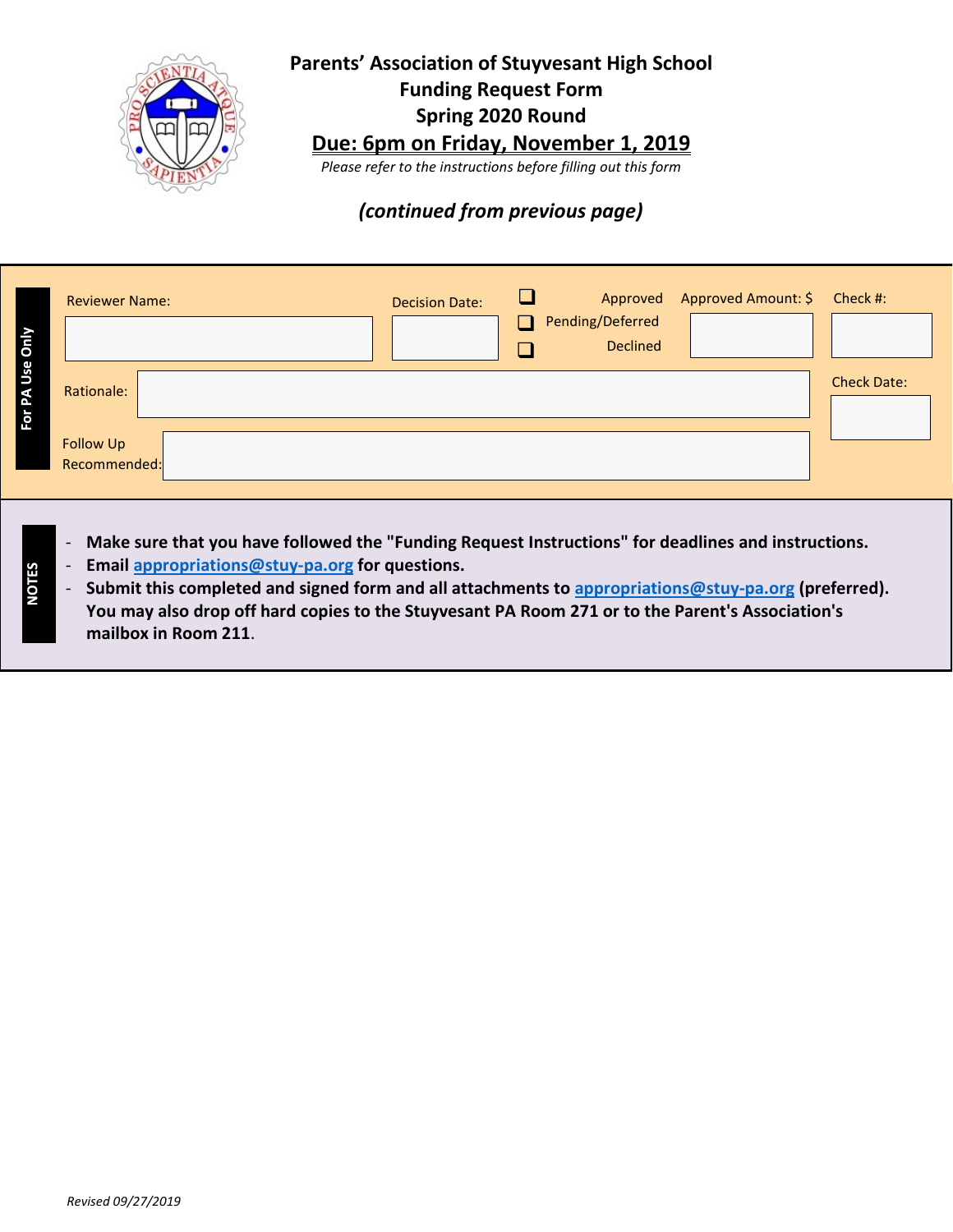## **Sample Project Budget**

| <b>Total Project Cost</b> |                                                                        | \$3,200.00                              | \$400.00                           | \$2,400.00                         |
|---------------------------|------------------------------------------------------------------------|-----------------------------------------|------------------------------------|------------------------------------|
|                           | Desktop publishing software for journal<br>design                      | \$300.00                                | \$0.00                             | \$300.00                           |
| Software                  |                                                                        |                                         |                                    |                                    |
|                           | 30 page color team project booklet                                     | \$400.00                                | \$100.00                           | \$200.00                           |
| Printing                  |                                                                        |                                         |                                    |                                    |
|                           | \$28 /student x 25 students                                            | \$700.00                                | \$0.00                             | \$500.00                           |
|                           | <b>Tournament Registration Fees</b>                                    |                                         |                                    |                                    |
|                           | Easel stands 2 x \$50                                                  | \$100.00                                | \$0.00                             | \$50.00                            |
|                           | Posters for signs                                                      | \$50.00                                 | \$0.00                             | \$50.00                            |
|                           | Rulers, papers, glue, markers, cardboard<br>boxes, various consumables | \$150.00                                | \$0.00                             | \$100.00                           |
|                           | <b>Books</b>                                                           | \$500.00                                | \$0.00                             | \$500.00                           |
| <b>Supplies</b>           |                                                                        |                                         |                                    |                                    |
|                           | 5 hrs/wk x 10 wks x \$20/hr                                            | \$1,000.00                              | \$300.00                           | \$700.00                           |
|                           | Instructor/ Coach Fees                                                 |                                         |                                    |                                    |
| Category                  | Description and Per Item Cost                                          | <b>Total Project</b><br><b>Expenses</b> | <b>Balance Brought</b><br>Forward* | <b>Amount Requested</b><br>from PA |

*\* Unused funding from previous years (if applicable)*